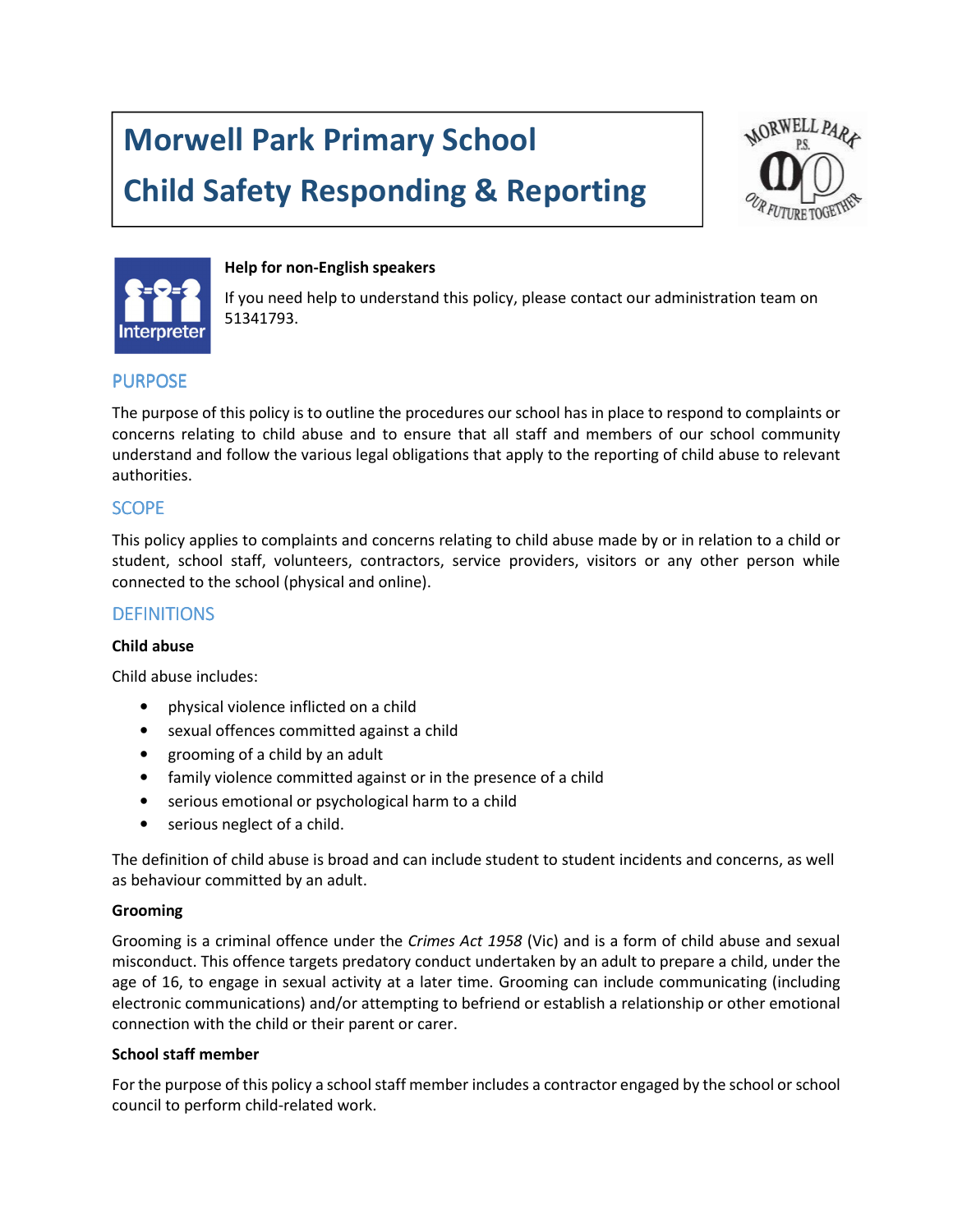## **POLICY**

Morwell Park Primary School understands the important role our school plays in protecting children from abuse. We have a range of policies and measures in place to prevent child abuse from occurring at our school or during school activities.

# Information for students

- All students should feel safe to speak to any staff member to raise any concerns about their safety or any other concerns that they have.
- If a student does not know who to approach at Morwell Park Primary School they should start with our Assistant Principal Simone Richardson.
- Students can also speak with their classroom teacher, education support staff or a member of our wellbeing team (Social worker, school nurse, Ready Room supervisor).

# Identifying child abuse

To ensure we can respond in the best interests of students and children when complaints or concerns relating to child abuse are raised, all staff and relevant volunteers must:

- understand how to identify signs of child abuse and behavioural indicators of perpetrators for detailed information on identifying child abuse and behavioural indicators of perpetrators refer to Identify child abuse.
- understand their various legal obligations in relation to reporting child abuse to relevant authorities - for detailed information on the various legal obligations refer to Appendix A
- follow the below procedures for responding to complaints or concerns relating to child abuse, which ensure our school acts in the best interests of students and children and complies with both our legal and Department policy obligations.

At Morwell Park Primary School we recognise the diversity of the children, young people, and families at our school and take account of their individual needs and backgrounds when considering and responding to child safety incidents or concerns.

# Procedures for responding to an incident, disclosure, allegation or suspicion of child abuse

In responding to a child safety incident, disclosure, allegation or suspicion, Morwell Park Primary School will follow:

- the Four Critical Actions for Schools for complaints and concerns relating to all forms of child abuse
- the Four Critical Actions: Student Sexual Offending for complaints and concerns relating to student sexual offending
- our Student Wellbeing and Engagement Policy and Bullying Prevention Policy for complaints and concerns relating to student physical violence or other harmful student behaviours.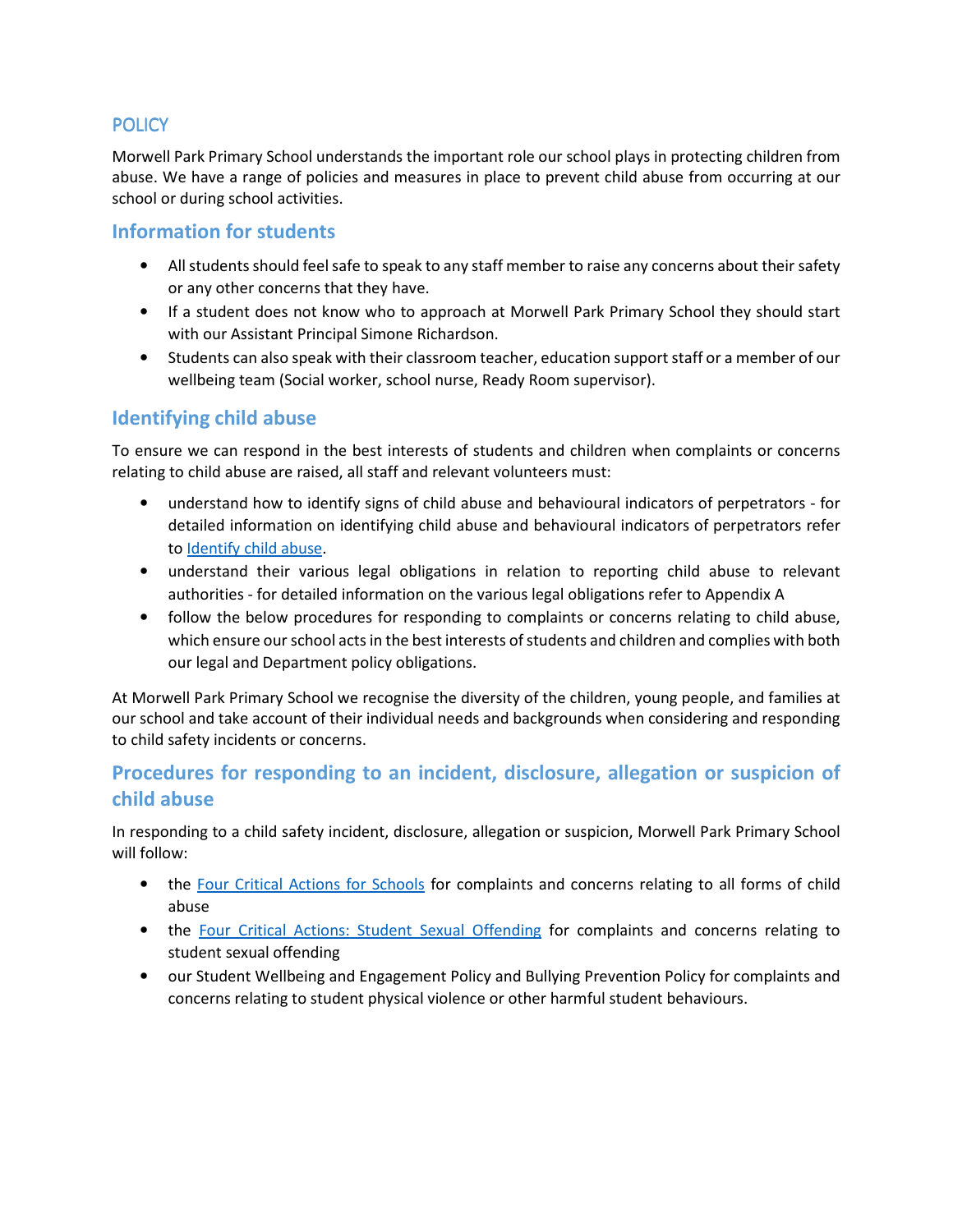#### School staff and volunteer responsibilities

## 1. Immediate action

If a school staff member or volunteer witnesses an incident of child abuse, or reasonably believes, suspects or receives a disclosure or allegation that a child has been, or is at risk of being abused, they must:

- If a child is at immediate risk of harm, separate alleged victims and others involved, administer first aid (appropriate to their level of training) and call 000 for urgent medical or police assistance where required to respond to immediate health or safety concerns.
- Notify a member of the leadership team or wellbeing team as soon as possible, who will ensure our school follows the steps in these procedures.

#### NOTE for staff and volunteers:

- if you are uncertain if an incident, disclosure, allegation or suspicion gives rise to a concern about child abuse you must always err on the side of caution and report the concern to a member of the leadership team.
- If the leadership team is unavailable, the school Social Worker will take on this role.
- If the concerns relate to the conduct of a staff member notify the principal or contact the South Eastern Regional Office on Phone: 1300 338 738 or email: sevr@education.vic.gov.au if the person nominated above is the principal who must then take on responsibility for ensuring our school follows these procedures.

Refer to Appendix B for guidance on how to respond to a disclosure of child abuse.

## 2. Reporting to authorities and referring to services

As soon as immediate health and safety concerns are addressed, and relevant school staff have been informed, the reporting staff member must report all incidents, suspicions and disclosures of child abuse as soon as possible.

The following steps will ensure our school complies with the four critical actions as well as additional actions required under the Child Safe Standards.

The reporting staff member must ensure:

- all relevant information is reported to the Department of Families, Fairness and Housing (DFFH) Child Protection, Victoria Police or relevant services where required
- the incident is reported to the Department's eduSafe Plus portal or the Incident Support and Operations Centre (1800 126 126) in accordance with the severity rating outlined in the Managing and Reporting School Incidents Policy
- all reportable conduct allegations or incidents are reported by the Principal to the Department's Employee Conduct Branch (03 7022 0005) – where a reportable conduct allegation is made against the Principal, the Regional Director must be informed who will then make a report to Employee Conduct Branch

NOTE: In circumstances where staff members are legally required to report child abuse to DFFH Child Protection or Victoria Police they must make a report unless they can confirm that the information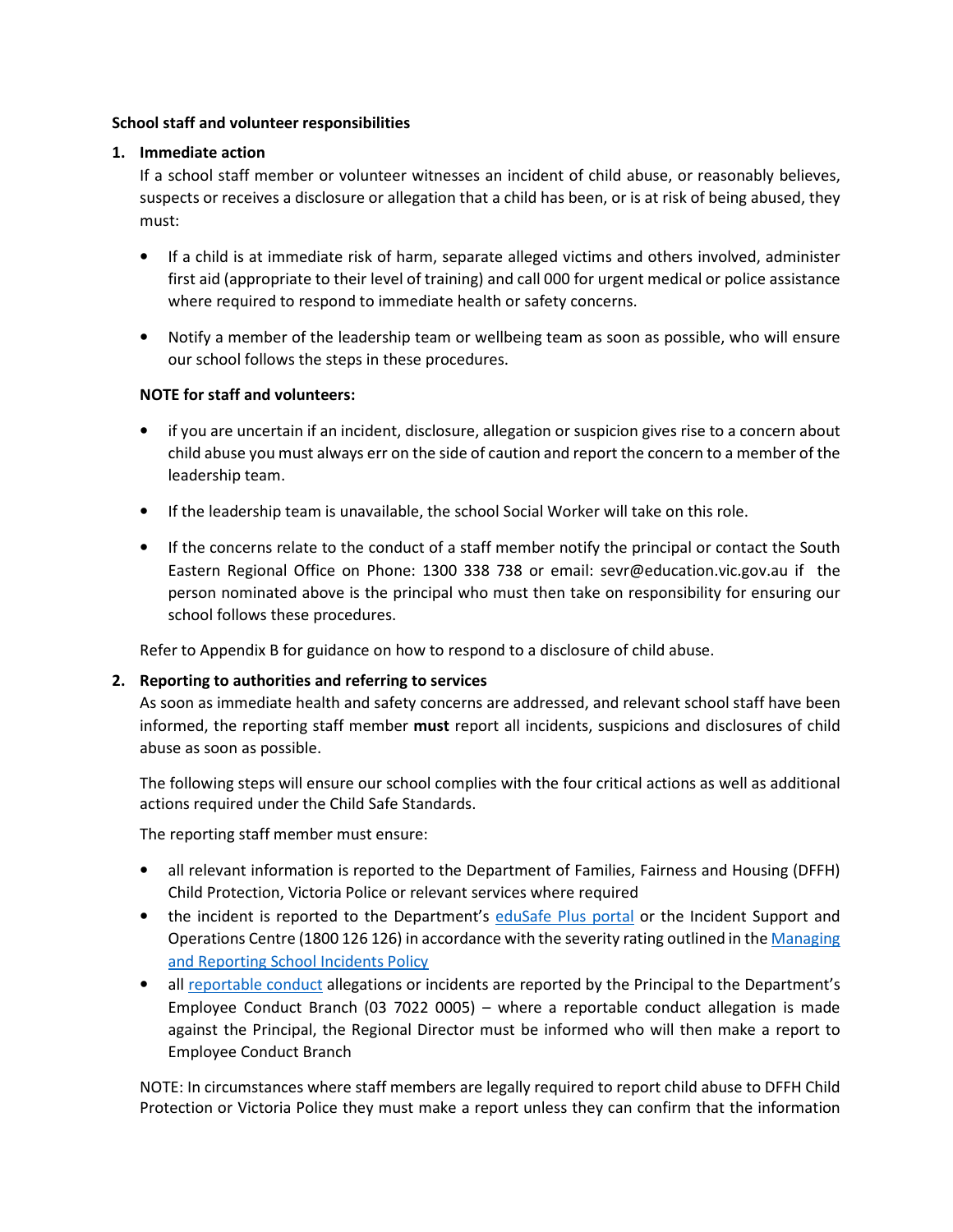has been reported by another person at the school. If you believe that a child is not subject to abuse, but you still hold significant concerns for their wellbeing you must still act. This may include making a referral or seeking advice from Child FIRST or The Orange Door (in circumstances where the family are open to receiving support) DFFH Child Protection or Victoria Police.

#### 3. Contacting parents or carers

The Princpal must ensure parents and carers are notified unless advised otherwise by DFFH Child Protection or Victoria Police, or there are other safety and wellbeing concerns in relation to informing parents/carers.

Principals may contact the Department of Education and Training Legal Division for advice on notifying parents and carers, and where relevant, the wider school community.

For further guidance, refer to **PROTECT** Contacting parents and carers

## 4. Ongoing protection and support

The Principal must ensure appropriate steps are taken by the school to protect the child and other children from any continued risk of abuse. These steps must be taken in consultation with any relevant external agency or Department staff such as DFFH Child Protection, Victoria Police, Legal Division or Employee Conduct Branch. Ongoing protection will also include further reports to authorities if new information comes to light or further incidents occur.

Appropriate, culturally sensitive and ongoing support must be offered and provided to all affected students. Ongoing support will be based on any available advice from the Department, parents and carers, health practitioners, and other authorities (such as DFFH or Victoria Police) and may include referral to wellbeing professionals, development of a safety plan, student support group meetings, and, for student to student incidents, behaviour management and support measures.

#### 5. Recordkeeping

The Principal will ensure that:

- detailed notes of the incident, disclosure, allegation or suspicion are taken. Including, where possible, details taken from the staff member or volunteer who reported the incident, disclosure, or suspicion to them
- detailed notes are taken of any immediate or ongoing action taken by the school to respond to the incident, disclosure, allegation or suspicion
- all notes and other records relating to the incident, disclosure, allegation or suspicion, including the schools immediate and ongoing actions, are stored securely GradeExpert/SENTRAL.

# For school visitors and school community members

All community members aged 18 years or over have legal obligations relating to reporting child abuse – refer to Appendix A for detailed information.

Any person can make a report to DFFH Child Protection or Victoria Police if they believe on reasonable grounds that a child is in need of protection. For contact details, refer to the Four Critical Actions.

Members of the community do not have to inform the school if they are making a disclosure to DFFH Child Protection or the Victoria Police. However, where a community member is concerned about the safety of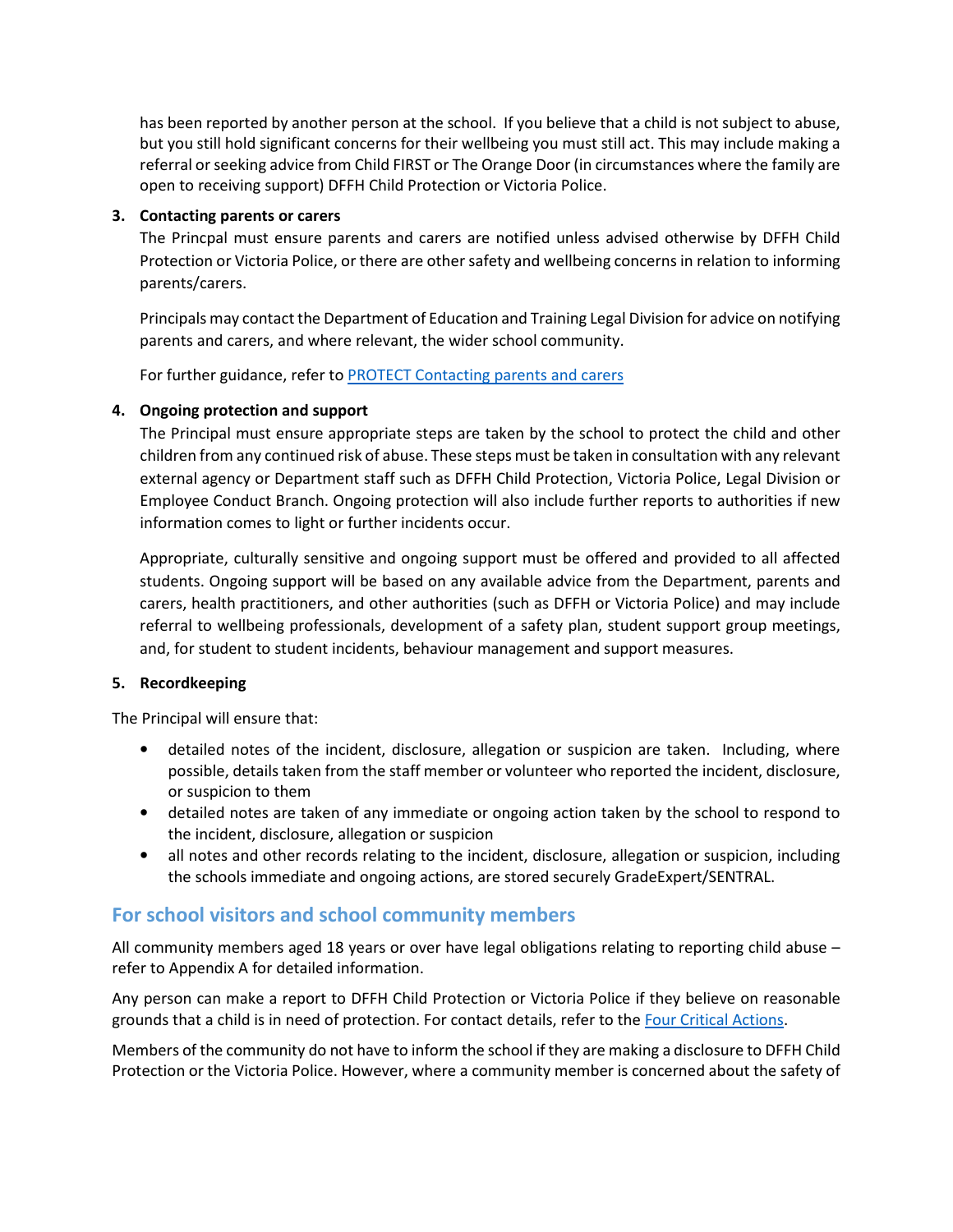a child or children at the school, the community member should report this concern to the principal so that appropriate steps to support the student can be taken

# Additional requirements for all staff

All staff play an important role in supporting student safety and wellbeing and have a duty of care to take reasonable steps to prevent reasonably foreseeable harm to students.

Fulfilling the roles and responsibilities in the above procedure does not displace or discharge any other obligations that arise if a person reasonably believes that a child is at risk of child abuse. This means that if, after following the actions outlined in the procedure, a staff member reasonably believes that a child remains at risk of abuse, they must take the following steps:

- if they are concerned that the school has not taken reasonable steps to prevent or reduce the risk, raise these concerns with the principal in the first instance, and escalate to the regional office if they remain unsatisfied.
- report the matter to the relevant authorities where they are unable to confirm that the information has been reported by another staff member

Staff must refer to Appendix A for further information on their obligations relating to reporting to authorities.

## **COMMUNICATION**

This policy will be communicated to our school community in the following ways:

- Available publicly on our school's website (or insert other online parent, carer, student communication method)
- Included in staff induction processes and annual staff training
- Included in volunteer induction processes and training for relevant volunteers
- Discussed an annual staff briefings or meetings
- Hard copy available from school administration upon request

## **FURTHER INFORMATION AND RESOURCES**

The following Department of Education and Training policies and guidance are relevant to this policy:

- Child Safe Standards
- Protecting Children Reporting and Other Legal Obligations
- Managing and Reporting School Incidents
- Reportable Conduct
- Restraint and Seclusion
- Identify child abuse
- Report child abuse in schools (including four critical actions)
- Identify and respond to student sexual offending

The following school policies are also relevant to this policy:

- Child Safety [and Wellbeing] Policy
- Child Safety Code of Conduct
- Statement of Values and School Philosophy